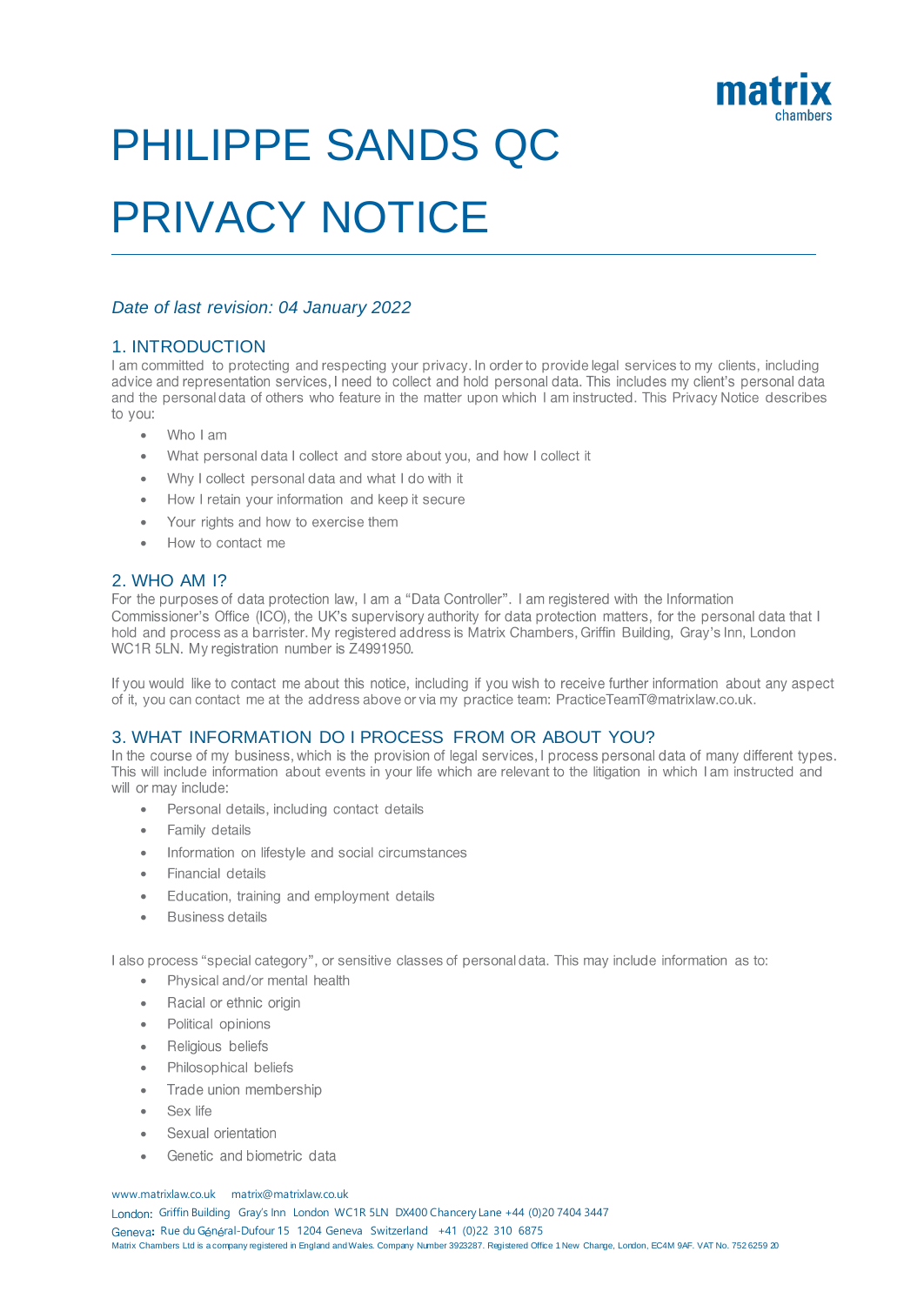

I also process personal data relating to criminal records, arrests, charges, convictions and offences.

4. HOW DO I COLLECT PERSONAL DATA?<br>The vastmajority of the personal data that I collect is provided to me by or on behalf of my clients for the purposes of enabling me to provide legal services to them. Other information may be obtained by me from sources accessible to the public, including subscription services.

5. WHOSE PERSONAL DATA DO I PROCESS?<br>I process personal data about my lay and professional clients, potential clients, about individuals who feature in the matter in respect of which I am asked to provide legal services, witnesses and experts, opponents, other barristers with whom I am working, court staff and members of the judiciary and others ancillary to actual or potential proceedings.

6. LAWFUL PROESSING?<br>The UK General Data Protection Regulation ("UK GDPR") requires data controllers, including myself, to have a lawful reason for processing personal data. I set out my lawful reasons for processing below. Please note that more than one may apply at any given time.

I will use your personal data only for the purposes for which it was provided to me, unless I fairly consider that I need it for another reason that is compatible with the original purpose and my professional obligations to my client do not prevent me from such use.

My lawful reasons for processing are:

#### **Contractual Necessity** •

- I will process your personal data on the basis that it is necessary to enable me to fulfil my contractual duties to you or to take steps to enter into a contract with you.
- Legitimate Interests. •
- I process your personal data for my legitimate business purposes, which include the following: −
- To provide legal services including advice and representation services to you as my client −
- Where you are not my client, to provide legal services including advice and representation services to the − client from whom or on whose behalf I have collected your personal data
- To carry out billing and administration services in relation to those services, including fee collection services − carried out by Matrix staff
- To deal with complaints or concerns, including any legal or regulatory action −
- To provide training to trainee barristers and work experience students −
- To ensure my network and systems are secure −
- To assess and improve my services −
- For accounting purposes −
- For banking purposes −
- For marketing purposes. Please note that I will not share information from which you can be identified for − marketing purposes unless you have consented or it is already lawfully in the public domain. You can remove yourself from the Matrix mailing list at any time by clicking the "unsubscribe" button at the bottom of our emails.
- Compliance with law •

−

- I process your personal data to enable me to comply with applicable laws. This includes:
- To make statutory returns to HMRC for VAT and income tax purposes

#### www.matrixlaw.co.uk matrix@matrixlaw.co.uk

London: Griffin Building Gray's Inn London WC1R 5LN DX400 Chancery Lane +44 (0)20 7404 3447 Geneva: Rue du Général-Dufour 15 1204 Geneva Switzerland +41 (0)22 310 6875 Matrix Chambers Ltd is a company registered in England and Wales. Company Number 3923287. Registered Office 1 New Change, London, EC4M 9AF. VAT No. 75 2 6259 20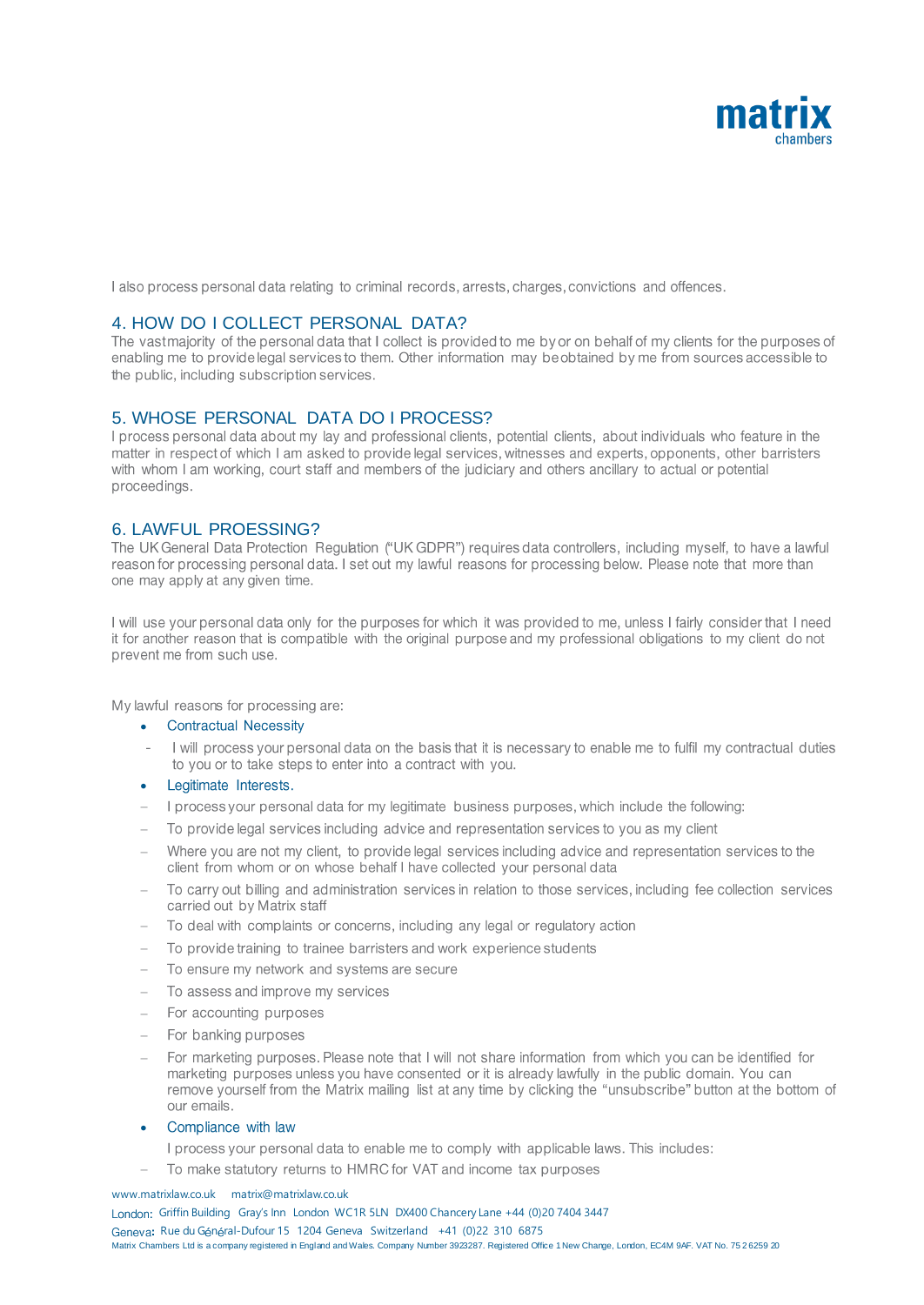

- To comply with my professional and regulatory obligations −
- Performance of a task carried out in the public interest, namely processing necessary for the administration of justice
- Consent •

I may process your personal data with your consent. Where this is my lawful reason for processing, I will ensure that you have consented to the processing for each specific purpose for which I will process your data. Where the processing includes special category data, I will ensure that I have obtained your explicit consent to the processing in question. You may withdraw your consent at any time and without giving any reason.

In relation to special category personal data, my processing is necessary:

- For the establishment, exercise or defence of legal claims •
- For reasons of substantial public interest.

In relation to offence/convictions personal data, my processing is necessary:

- For the purpose of, or in connection with, legal proceedings (including prospective legal proceedings). •
- For the purpose of obtaining legal advice. •
- For the purposes of establishing, exercising or defending legal rights. •

### 7. DO I SHARE YOUR PERSONAL DATA?

For the purposes set out in this notice, and subject always to my professional obligations of confidentiality and the legal professional privilege of my clients. I may provide your personal data to the following recipients:

- Instructing solicitors
- Other barristers, legal representatives or experts with whom I am working •
- Matrix trainees (including work experience students) •
- Matrix management and administration staff •
- Matrix's IT providers •
- My regulator and/or legal advisors in the event of a dispute or other legal matter •
- Opposing legal representatives •
- Judges and Court Staff •
- Law enforcement officials, government authorities, or other third parties to meet my legal obligations •
- My accountant •
- My bank •
- Any other party where I ask you and you consent to the sharing •

I do not use automated decision-making in the processing of your personal data.

### 8. HOW LONG WILL YOUR PERSONAL DATA BE KEPT FOR?

I will not keep your information in a form that identifies you for longer than is necessary for the purposes set out in this notice or as required by applicable law. Unless the specific circumstances require me to keep it, I will delete, destroy or anonymise your information around 7 years after the end of the matter in which it featured. This will

www.matrixlaw.co.uk matrix@matrixlaw.co.uk London: Griffin Building Gray's Inn London WC1R 5LN DX400 Chancery Lane +44 (0)20 7404 3447 Geneva: Rue du Général-Dufour 15 1204 Geneva Switzerland +41 (0)22 310 6875 Matrix Chambers Ltd is a company registered in England and Wales. Company Number 3923287. Registered Office 1 New Change, London, EC4M 9AF, VAT No. 75 26259 20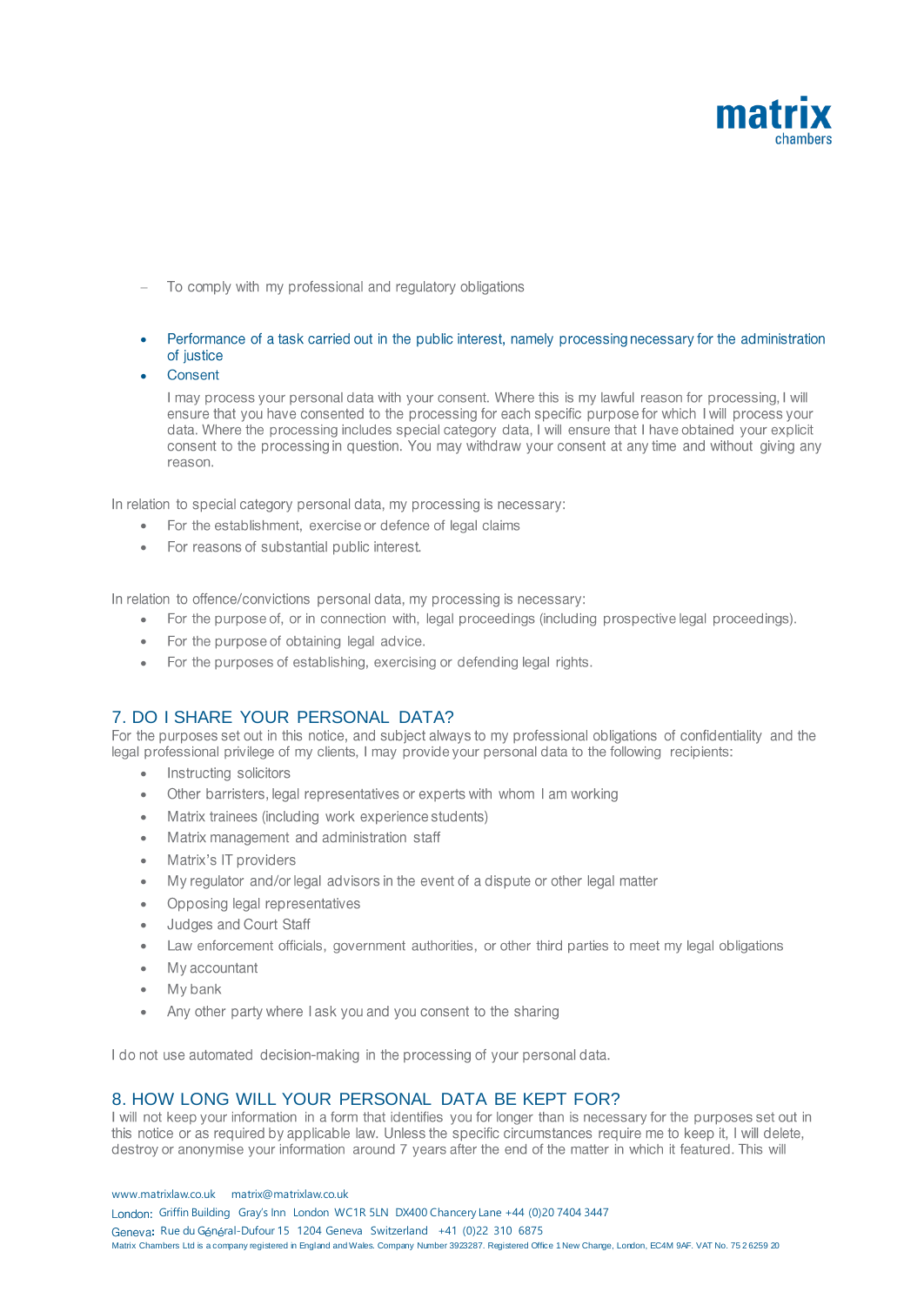

normally be around 7 years after the end of the case, or 7 years after the date of the last payment or the date of writing off of fees.

## 9. DO I TRANSFER PERSONAL DATA OUTSIDE THE UNITED KINGDOM?<br>I may transfer your personal information to a location (for example, to a secure server) outside the United Kingdom, if

I consider it necessary or desirable for the purposes set out in this notice. This could happen, for example, if I am instructed to act on a case by, or involving, lawyers in the EU or lawyers outside the UK and EU.

In such cases, to safeguard your privacy rights, transfers will be made to recipients to which a European Commission "adequacy decision" applies (this is a decision from the European Commission confirming that adequate safequards are in place in that location for the protection of personal data), or will be carried out under standard contractual clauses that have been approved by the European Commission as providing appropriate safeguards for international personal data transfers, and/or any transfers of personal information will be carried out with appropriate safeguards to ensure the safety and security of your information. Any transfers of your personal data to and within the EU will itself be subject to the General Data Protection Regulation (EU) 2016/679 ("GDPR").

### 10. HOW DO I KEEP YOUR PERSONAL DATA SECURE?

I have security measures in place designed to ensure appropriate security for your personal data, including protections against unauthorised or unlawful processing and against accidental loss, destruction or damage.

Only authorised Matrix staff, trainees and third parties processing data on my behalf have access to your personal data, and then only to the data necessary for the purposes for which they have been given access.

Measures have been taken to ensure that all persons who have access to your personal data process it in accordance with the law, adhere to the Matrix Privacy Notice and to the strict confidentiality rules that apply to material protected by legal professional privilege.

Matrix has contractual safeguards in place with its third-party data processors (such as our IT systems and software providers) to ensure that your personal data is processed only as instructed by Matrix.

If you would like more information about this, or about anything else in this notice, please use the contact details in section 1.

# 11. YOUR INFORMATION RIGHTS<br>You have the following rights under data protection law:

- right to be informed about the collection and use of your personal data •
- right of access to your personal data, and the right to request a copy of the information that I hold about • you and supplementary details about that information – you will be asked to provide proof of your identify and residential address, and you may be asked to provide further details to assist me in the provision of such information
- right to have inaccurate personal data that I process about you rectified •
- right of erasure in certain circumstances you have the right to have personal data that I process about • you blocked, erased or destroyed
- the right to object to, or restrict: •
- processing of personal data concerning you for direct marketing −
- continued processing of your personal data −

www.matrixlaw.co.uk matrix@matrixlaw.co.uk

London: Griffin Building Gray's Inn London WC1R 5LN DX400 Chancery Lane +44 (0)20 7404 3447 Geneva: Rue du Général-Dufour 15 1204 Geneva Switzerland +41 (0)22 310 6875 Matrix Chambers Ltd is a company registered in England and Wales. Company Number 3923287. Registered Office 1 New Change, London, EC4M 9AF. VAT No. 75 2 6259 20